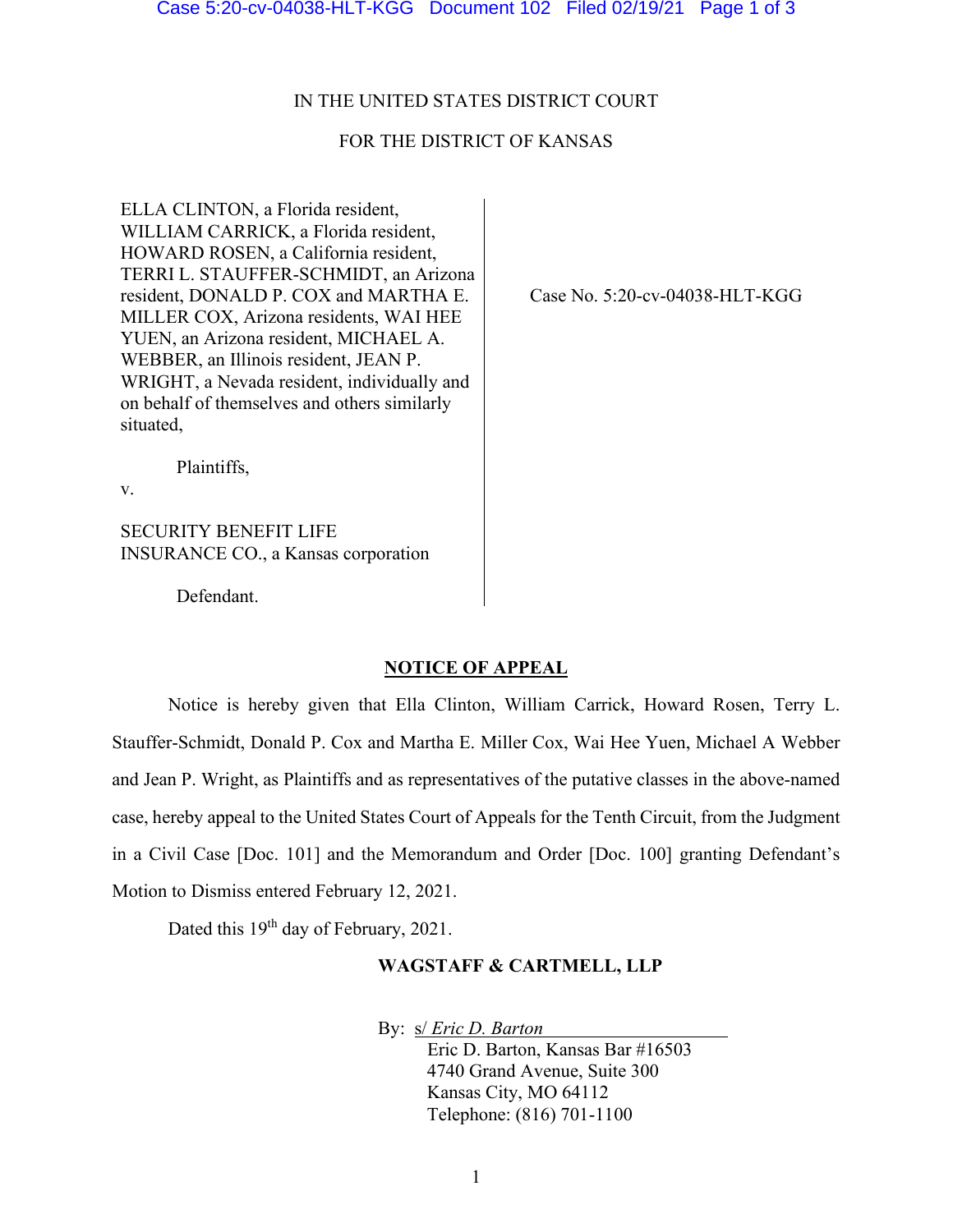Fax: (816) 531-2372 [ebarton@wcllp.com](mailto:ebarton@wcllp.com)

# **BONNETT FAIRBOURN FRIEDMAN & BALINT, PC**

Andrew S. Friedman (*Pro Hac Vice*) [afriedman@bffb.com](mailto:afriedman@bffb.com) Francis J. Balint, Jr. (*Pro Hac Vice*) [fbalint@bffb.com](mailto:fbalint@bffb.com) 2325 East Camelback Road, Suite 300 Phoenix, AZ 85016 Telephone: (602) 274-1100 Fax: (602) 274-1199

## **THE MOSKOWITZ LAW FIRM, PLLC**

Adam M. Moskowitz (*Pro Hac Vice*) adam@moskowitz-law.com Howard M. Bushman (*Pro Hac Vice*) [howard@moskowitz-law.com](mailto:howard@moskowitz-law.com) Joseph M. Kaye (*Pro Hac Vice)* [joseph@moskowitz-law.com](mailto:joseph@moskowitz-law.com) 2 Alhambra Plaza, Suite 601 Coral Gables, FL 33134 Telephone: (305) 740-1423 Fax: (786) 298-5737

## **THE EVANS LAW FIRM, INC.**

Ingrid M. Evans (*Pro Hac Vice*) [Ingrid@evanslaw.com](mailto:Ingrid@evanslaw.com) 3053 Fillmore Street #236 San Francisco, CA 94123 Telephone: (415) 441-8669

*ATTORNEYS FOR PLAINTIFFS*